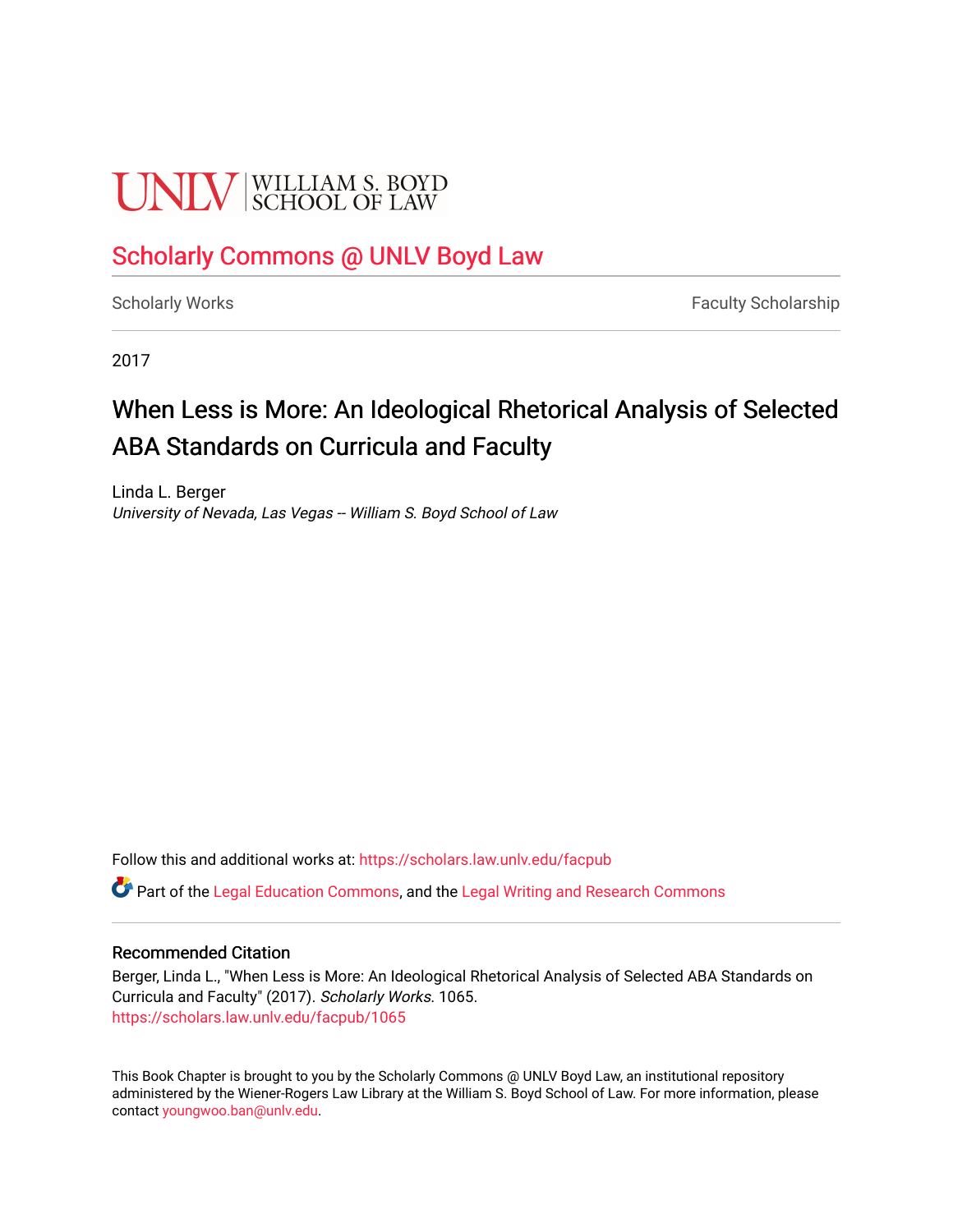#### *When Less is More: An Ideological Rhetorical Analysis of Selected ABA Standards on Curricula and Faculty* Linda L. Berger[∗](#page-1-0)

Chapter 9 [excerpts only] Rhetoric's Critique THE DOCTRINE/SKILLS DIVIDE: LEGAL EDUCATION'S SELF-INFLICTED WOUND (Linda H. Edwards ed., Carolina Academic Press 2017) <http://www.cap-press.com/books/isbn/9781611636130/The-Doctrine-Skills-Divide>

Editors' Note:

This section of the book examines some of the negative entailments of our choice to segregate doctrine and skills teaching. Chapter 9 provides a rhetorical critique of the doctrine/skills divide and the ironic consequences of our response.

Sometimes a single phrase conveys the essence of a complex question. When it adopted Interpretation 402-1—written to help evaluators determine whether law schools were complying with its Standards on faculty-student ratio—the American Bar Association (ABA) decided that only tenure-track faculty members should count as "one" full faculty member while "additional teaching resources" would be counted as "less than one." More specifically, the ABA authors wrote, "clinicians and legal writing instructors not on tenure track or its equivalent who teach a full load" would be counted as seventenths of one full faculty member. $<sup>1</sup>$  $<sup>1</sup>$  $<sup>1</sup>$ </sup>

The tone deafness of this proposition (reminiscent of the Constitution's equation for counting slaves as three-fifths of one free citizen) was matched by its irony. Because they would be counted as "one" if they were converted to tenure-track positions, the Interpretation was helpful to clinicians and legal writing professors. Despite the harmful impression left by the offensive measure, the ironic reality was that the seven-tenths ratio encouraged law schools to add more clinicians and legal writing professors to the tenure track.

This example sets the stage for this chapter's ideological rhetorical analysis of the ABA standards on faculty and curricula. As the following analysis will demonstrate,

<span id="page-1-0"></span><sup>∗</sup> Thank you to Linda Edwards, Melissa Weresh, and Richard Neumann for discussing the concepts in this chapter with me; the mistakes that remain are mine. Thank you to Andrea Orwoll for research assistance.

<span id="page-1-1"></span><sup>1</sup> American Bar Association, Section of Legal Education and Admissions to the Bar, Standards for Approval of Law Schools (as of July 2014). After years of study, a number of revisions, many of them technical, were approved in August 2014. *See* ABA, REVISED AMERICAN BAR ASSOCIATION SECTION OF LEGAL EDUCATION AND ADMISSIONS TO THE BAR REVISED STANDARDS FOR APPROVAL OF LAW SCHOOLS, August 2014 (*available at*

http://www.americanbar.org/groups/legal\_education/resources/standards.html).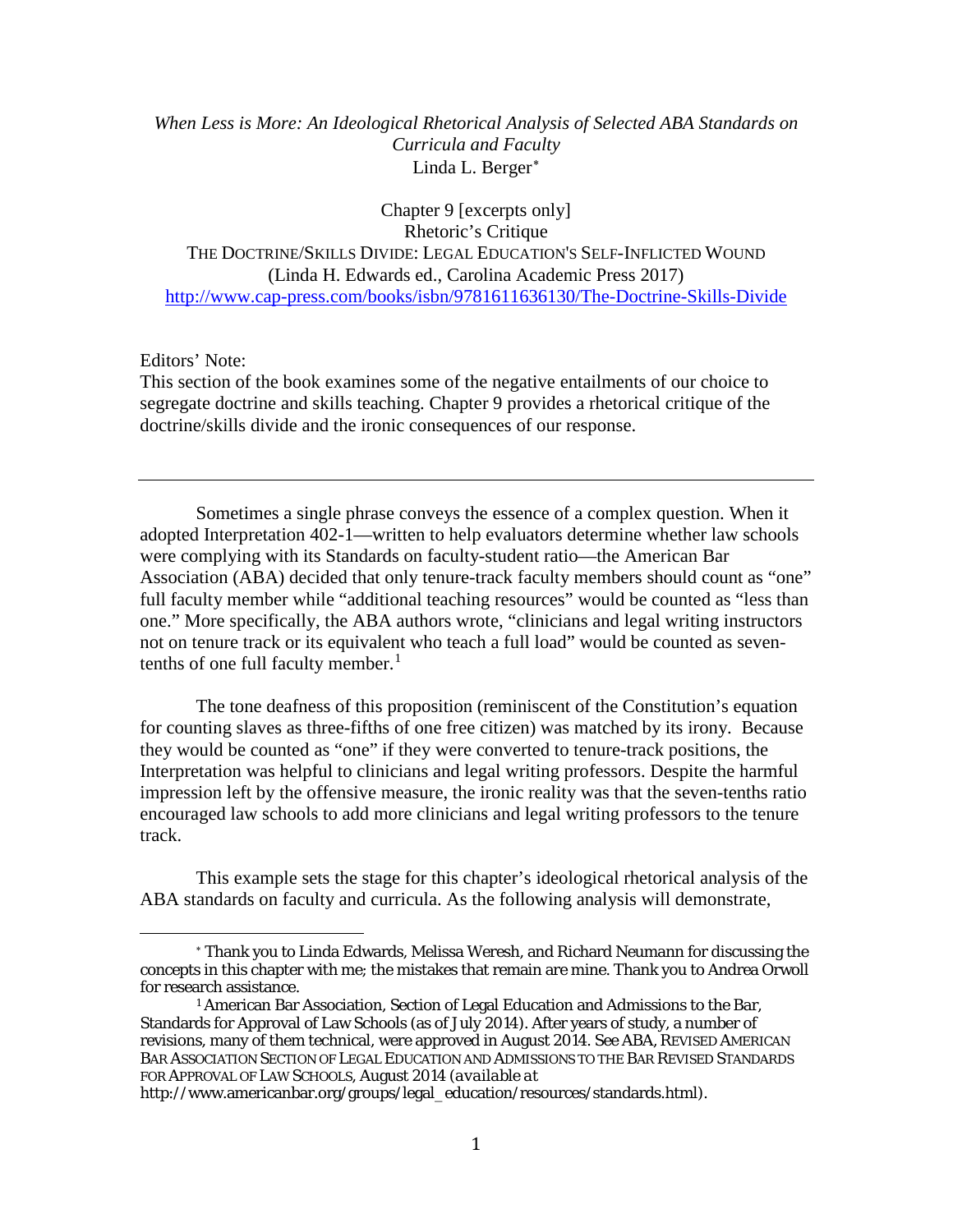when we examine an historical text for its ideological implications, it is often difficult to distinguish between situations in which the text reflected implicit ideological commitments and those where the text explicitly created and perpetuated them. In most cases, rhetorical critics conclude, the historical text has contributed in all three ways to the further entrenchment of a dominant ideology. For the purposes of this analysis, what's most important about the seven-tenths standard is that it appeared to embody an underlying set of beliefs and values that rationalized the subordination of some classes of law school professors based on the subject matter of their courses or the method of their teaching. For ABA reporting purposes, these professors actually were counted as seventenths rather than as "one" full professor. More powerful than that concrete result was the lasting image: professors who specialized in clinical or legal writing teaching were not *fully* citizens of the legal academy. In the language of the ABA Standards, torts professors were recognized as "faculty members" (a group of people), while clinical and legal writing professors were considered "teaching resources" along with computers and books in the library.

There was no claim that these professors were not carrying a full teaching load, or that they were not carrying their fair share of working with and counseling students, or that they were not performing sufficient community or public service. So the lack of full citizenship apparently was based on the lack of some other mark or merit among these professors. Although no clear legislative history exists, many observers believed the interpretation was the result of the largely implicit assumption that clinical and legal writing professors would not be engaged in scholarship (in part because their teaching loads were heavier than those of tenure-track professors) and so they should not count the same as "one" full faculty member. This assumption was supported by pervasive and powerful ideological commitments, including a commitment to the value of theoretical legal scholarship as by far the most important part of the professor's contributions to legal education.

This chapter will undertake an ideological rhetorical analysis of several key provisions of Chapters 3 and 4 of the ABA Standards, specifically, the interrelated provisions that regulate the curriculum and specify the required conditions of employment for the faculty of a law school. Many amendments have been made to those chapters over the years, and in order to work with a non-moving target, this analysis will focus on the version that was current as of July 2014, several years into the recognition that the legal profession was changing and that legal education needed to reflect some of those changes.

#### **I. The process of ideological rhetorical analysis**

Ideologies are patterns or systems of beliefs, concepts, attitudes, values, and assumptions. Members of a group use these patterns and systems to understand the world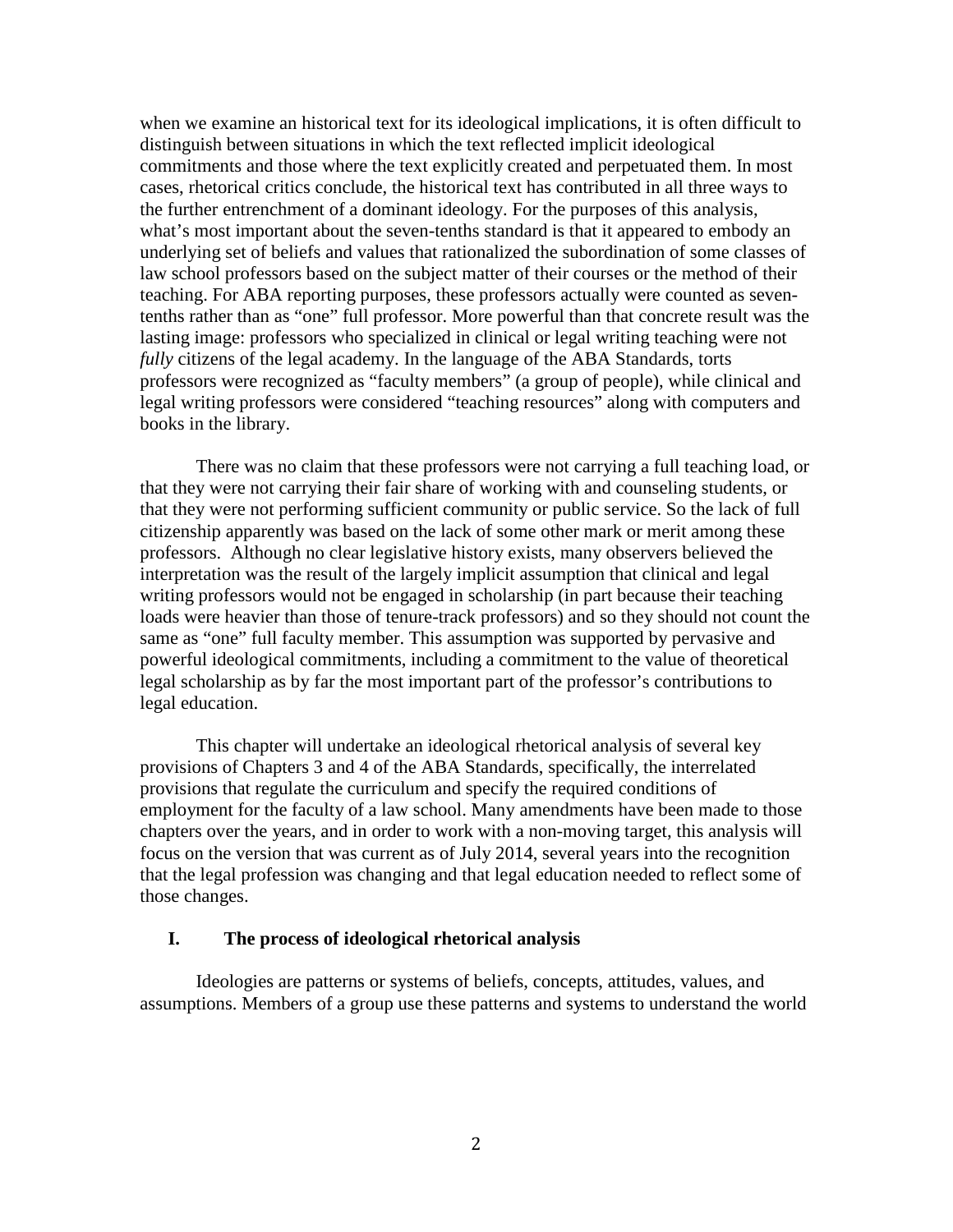around them. When we buy into the resulting blueprints and networks, our commitments to them serve three major purposes. $<sup>2</sup>$  $<sup>2</sup>$  $<sup>2</sup>$ </sup>

First, ideological commitments serve an "integrating" function. The influential symbols and images we create and maintain help us to forge individual and group identities and to integrate or constitute our understanding of the world consistent with those identities. Second, by filling in gaps in our reasoning with the glue provided by shared networks, ideological commitments "legitimate" existing authority and make the current state of things seem natural and inevitable. Third, as a result of the integrating and legitimating functions, our commitments to particular ideological systems "distort" reality because they suppress the complexity of real-world situations. Through the process of creating individual and group identities and legitimizing our resulting perceptions of how things work, we view problems and challenges through a filter. As these problems and challenges lose complexity and dimension, they become easier to understand and to resolve. [3](#page-3-1)

An ideological rhetorical analysis allows the critic to examine the underlying systems of beliefs and values that have influenced the creation, interpretation, and revision of a rhetorical artifact or document: in this case, selected provisions of the ABA Standards. More specifically, the ideologically-based rhetorical analysis is aimed at discerning what beliefs and values were viewed as most important (or most privileged) by the authors of the document being studied.[4](#page-3-2) This is important because the privileged ideology gains the "symbolic power to map or classify the world for others." Used as a filter or a frame, the "dominant ideology controls what participants see as natural or obvious by establishing the norm. . . . A [governing] ideology provides a sense that things are the way they have to be as it asserts that its meanings are the real, natural ones."[5](#page-3-3)

To maintain its position, that is, to remain dominant, Sonja Foss writes that "a [governing] ideology must be constructed, renewed, reinforced, and defended continually through the use of rhetorical strategies and practices." In addition to uncovering the ideologies that dominate, the analysis can bring to the surface some of the rhetorical techniques through which "resistance" to the dominant ideology is "muted." For example, questions about why certain classes of people are not paid equally with other classes of people can be muted or suppressed by depicting those classes as lacking in the qualifications relevant to the established norm.

<span id="page-3-0"></span><sup>2</sup> Philip C. Kissam, *The Ideology of the Case Method/Final Examination Law School*, 70 U. CIN. L. REV. 137, 142-45 (2001) (relying on PAUL RICOEUR, LECTURES ON IDEOLOGY AND UTOPIA (1986)).

<span id="page-3-1"></span><sup>&</sup>lt;sup>3</sup> As applied to the law school setting, Philip Kissam wrote that "[i]deology is most important when it serves existing authority, law school faculties for example, by constructing identities that resonate with this authority, by helping to legitimate the authority, and by disguising or distorting aspects of reality that might be used to criticize existing authority." *Id.* at 145.

<span id="page-3-2"></span><sup>4</sup> When it comes to a rhetorical artifact such as the ABA Standards, there is obviously no single author. My use of the term *author* is intended to refer to the authorship of the Standards by various actors over time.

<span id="page-3-3"></span><sup>5</sup> SONJA K. FOSS, RHETORICAL CRITICISM: EXPLANATION AND PRACTICE 295 (Waveland Press 3d ed. 2004).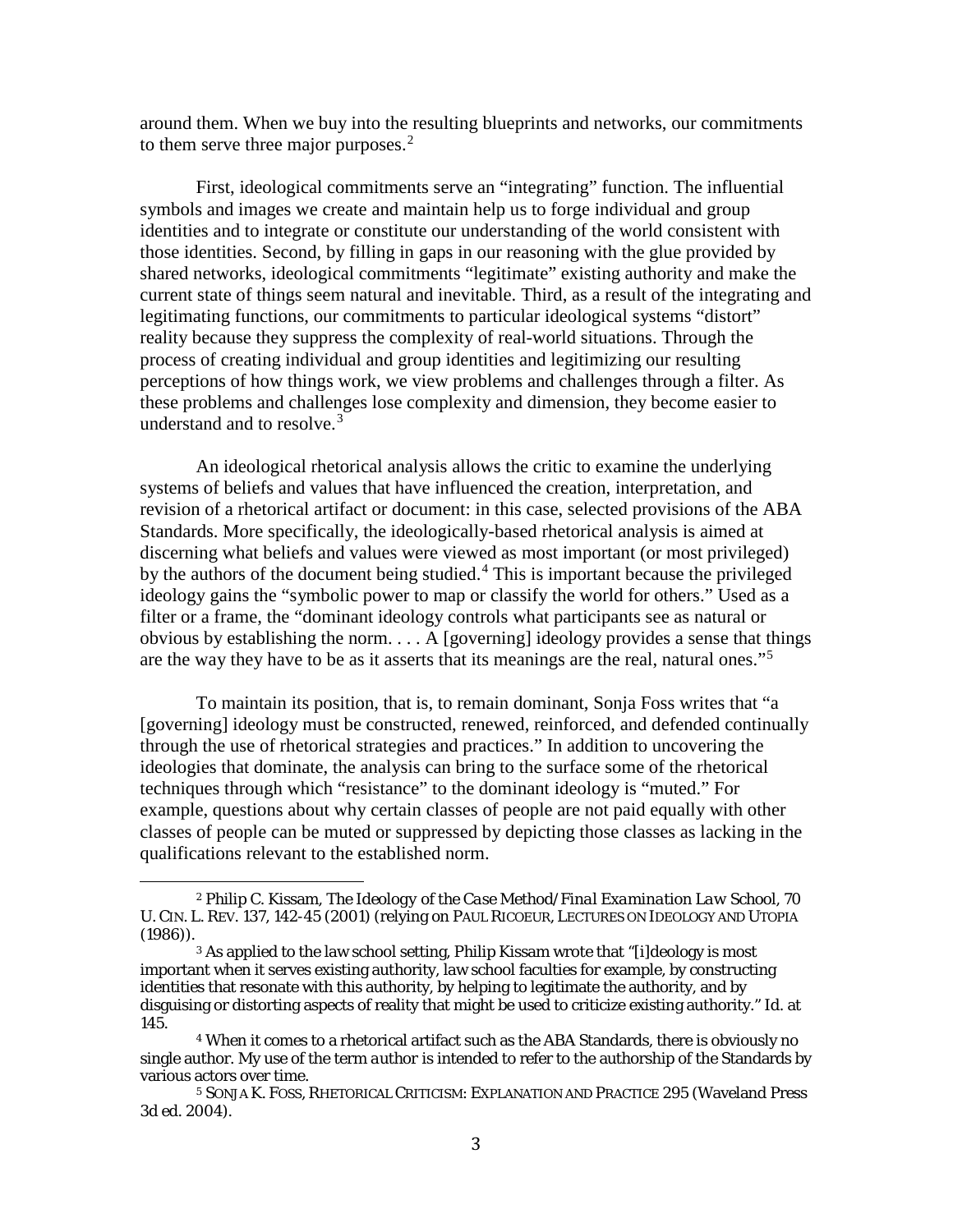What follows in this chapter is a very abbreviated application of Sonja Foss's classic approach to ideological criticism combined with some aspects of Stuart Hall's theory of ideology.<sup>[6](#page-4-0)</sup> It is designed to offer the beginnings of an "analysis that goes beyond appearances and examines the underlying constraints and determinants of the discourse."[7](#page-4-1) The chapter will follow the Foss approach, using these steps: first, identifying the presented elements of the artifact (topics regulated by the Standards); next, identifying the suggested elements (references, themes, allusions, and allied concepts suggested by or linked with the presented elements); third, formulating the underlying ideology (grouping suggested elements into categories and frameworks); and finally, identifying the functions served by the ideology.

Under Foss's approach, "[t]he primary components of an ideology are evaluative beliefs—beliefs about which there are possible alternative judgments."[8](#page-4-2) Working in tandem, Hall's approach is aimed at revealing the existence of alternatives by bringing attention to assumed connections and disturbing them.

From Hall's perspective, the ideological moment occurs when *everybody knows* what something is without needing any further explanation. Our acceptance of such underlying concepts and relationships is usually unconscious, but that lack of conscious acceptance only reinforces the illusion that what we know is natural and inevitable. According to Hall, ideology pervades our mental frameworks through the concept of "articulation," the system of connections that makes it appear that two different elements are unified. By conjuring up one association over another, a collection of coordinated meanings can be invoked, overwhelming alternative conceptions and reinforcing the meanings attributed by the associations.

**\*\*\***

#### **Conclusion**

This analysis of selected ABA Standards regulating curricula and faculty supports Sonja Foss's conclusion that the "dominant ideology controls what participants see as natural or obvious by establishing the norm. . . . [and] provides a sense that things are the way they have to be as it asserts that its meanings are the real, natural ones."<sup>[9](#page-4-3)</sup> Like feminist and other critical theories, ideological rhetorical criticism aims to uncouple connections and uncover embedded structures of authority. This is accomplished by examining what we assume to be or implicitly accept as necessary connections between and among the rhetorical elements and various systems and networks of beliefs. Equally important, by illustrating how ideological commitments shape our ability to listen to and

<span id="page-4-3"></span><span id="page-4-2"></span><span id="page-4-1"></span><span id="page-4-0"></span><sup>6</sup> Anne Makus, *Stuart Hall's Theory of Ideology: A Frame for Rhetorical Criticism*, 54 WESTERN J. OF SPEECH COMM. 495, 495-507 (1990).

<sup>7</sup> *Id.*

<sup>8</sup> FOSS, *supra* note 5, at 239.

<sup>9</sup> Foss, *supra* note 5, at 242.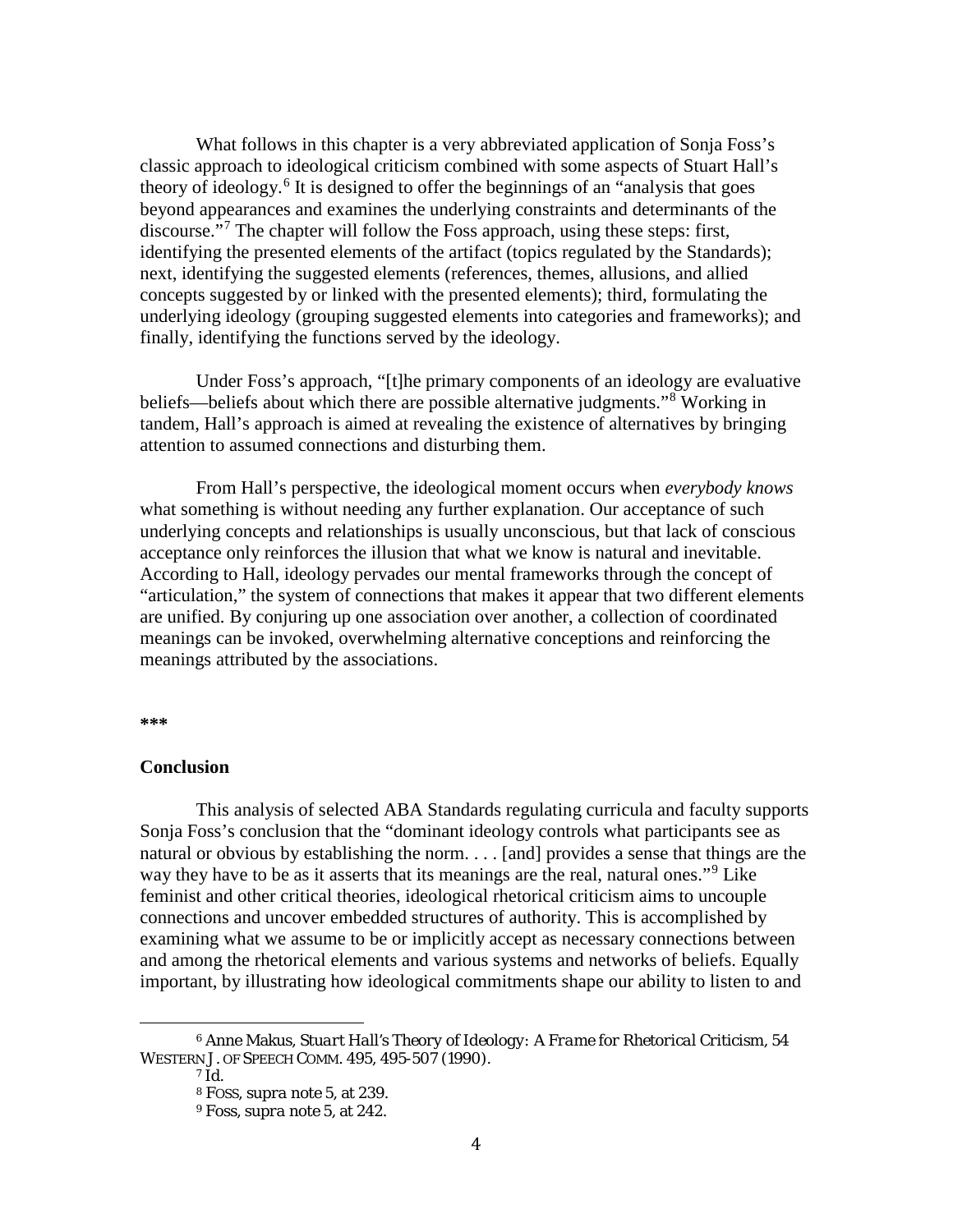respond to others, the rhetorical critic hopes to foster more productive conversations about the future.

In other words, because the primary goal of rhetorical criticism is to unveil the dominant ideologies and describe the functions they serve, the act of disarming the connections is the desired result. When implicit and unnecessary connections are severed, alternatives become more possible and more open for discussion, even if achieving them is not easily accomplished. For example, one promising alternative to the current ABA Standards—"drafted along functional lines based on the policies to be fostered rather than by establishing categories of faculty and setting out precise rules related to those categories"—was described, but not recommended, in a report issued in 2008 by the Special Committee on Security of Position appointed by the Section Chair.<sup>[10](#page-5-0)</sup> The authors recognized that an alternative might avoid "the current appearance of inequity" as the "present rules accord different treatment to different faculty positions without any clearly stated reasons for the distinctions." Yet the report emphasized that it was only because distinctive rules had been established for faculty outside the traditional tenure track that it had become "possible to force some schools to move forward in their skills programs."

Some progress has been made to better integrate expectations and requirements and to provide reduced support for hierarchical frameworks. In August 2014, the ABA House approved major revisions in the Standards, concluding a lengthy process undertaken as the number of law applicants dropped and critiques of legal education increased. Among those revisions was the elimination of the seventh-tenths ratio.

In addition, the amendments imposed a new graduation requirement of six credits of coursework that is "primarily experiential in nature." Under the new standard, the experiential coursework must integrate doctrine, skills, and ethics; engage students in performance of professional skills; develop the concepts underlying the professional skills being taught; provide multiple opportunities for performance; and provide opportunities for self-evaluation.

Few legal educators would argue with that utopian description. However, while "substantive" courses (again using the category established by the ABA Standards) may include experiential learning elements, the new experiential requirement explicitly states that simulation, law clinic, and field placement courses are the only ones that will *count.*

Is this success or failure? If you approach the new requirement with the same ironic sensibility we used to argue that the seven-tenths standard was good for clinical and legal writing professors, the new requirement looks like success: more students will have more opportunities for experiential learning; more clinical and legal writing professors might be hired to teach those courses; and a few more might even be

<span id="page-5-0"></span><sup>10</sup> *See* Report of the Special Committee on Security of Position, May 5, 2008 (*available at* http://www.americanbar.org/groups/legal\_education/committees/standards\_review/comp\_revi ew\_archive/special\_committee\_reports.html).